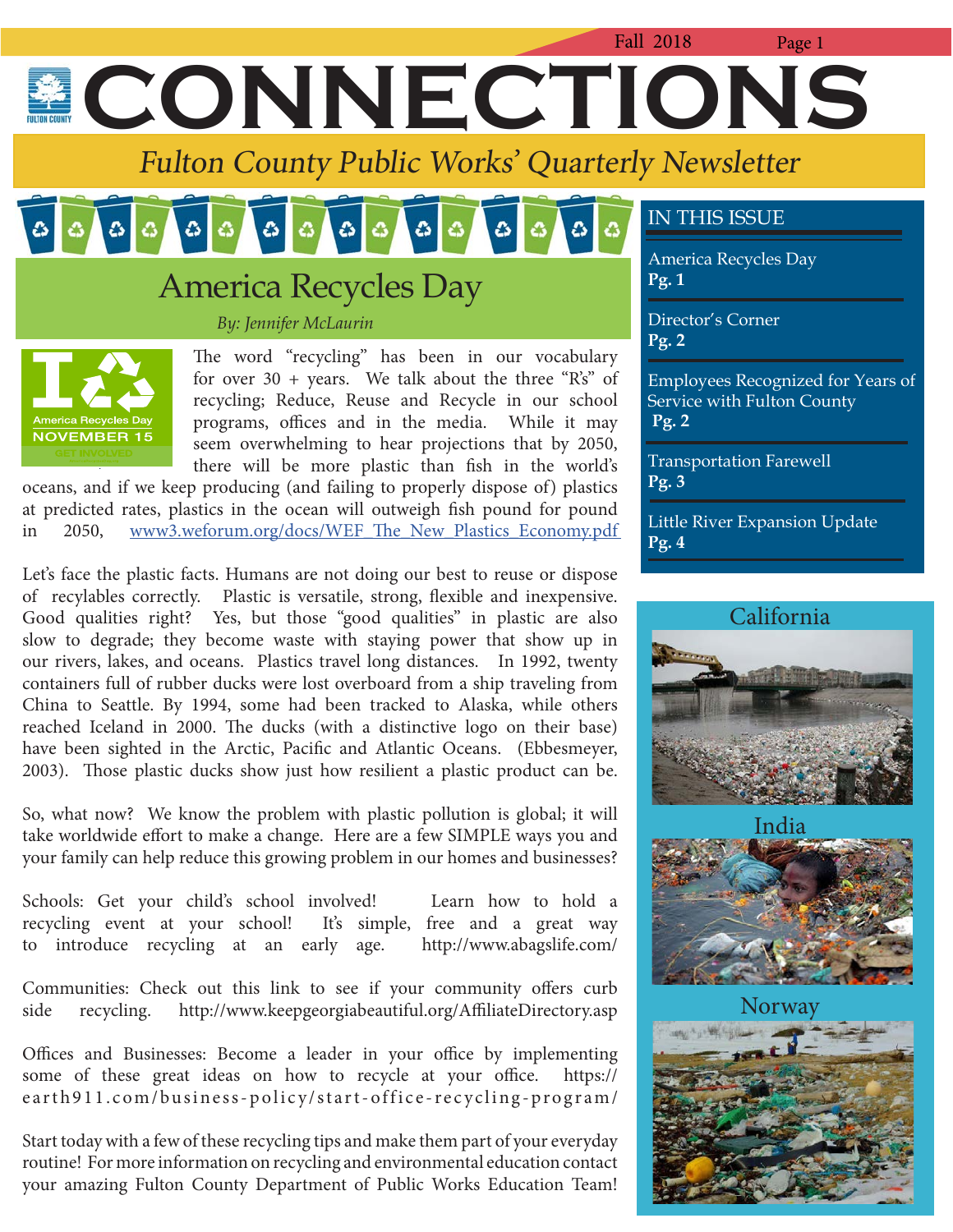*Director's Corner*



#### *David Clark*

I hope everyone that everyone has begun to enjoy the holiday season and hope that you all will be able to take a little time off over the coming month to enjoy the meaning of the season and be with your family and friends.

It has been a busy summer and fall for the Public Works Department. At the forefront, was the transition of transportation services from Fulton County to the City of South Fulton. Even the

simplest transitions are challenging though this one was extra difficult because of South Fulton's decision to contract the services out to a professional firm instead of bringing Fulton County staff over as City of South Fulton employees. The transition has recently been completed and I am proud of the professionalism that all of Public Works showed in making the transition be as positive as possible.

Because of the elimination of transportation division within Public Works, I will be using the first few months to refocus Public Works on the Airport and Water Resources responsibilities that we have to the citizens of Fulton County. I will be using this opportunity to increase on our customer service and how we respond to the public needs and requests. Therefore, be on the lookout for small changes in the Department over the coming months.

Again, here's hoping that each of you have a joyous holiday season and a prosperous 2019!

### Public Works Employees Recognized for Years of Service

On July 19, 2018 two of our very own Public Works employees were recognized for their many years of service to Fulton County. Mabel Green was recognized for 25 years of service to the county and Abdul Akbar was recognized in celebration of 30 years of service with Fulton County Public Works. We would like to congratulate and recognize their dedication to Fulton County as well as their many years of service with public works. Below is an excerpt from Abdul Akbar's speech given at the awards ceremony.

"After 30 years of service, I have been rewarded today to work with individuals who are professional in their work and are pleasant to work with. The men and women I work with in the Department of Public works today have a vision of the future that will shape the future of Fulton County in a way that will have a positive and significant impact on future generations."



Mabel Green-25 Years of Service



Abdul Akbar-30 Years of Service

### Upcoming Events

**November 22nd & 23 rd** *FC Thanksgiving Holidays* 

**December 5th** 9am *Art Calendar Reception* Peachtree Level Cafe' 41 Pryor St SW Atlanta, GA 30303

**December 24th & 25th** *FC Christmas Holiday*

**Dec. 31st & Jan 1st** *FC New Year's Holiday*

#### **January 8, 2019 11am**

*Winterization Display Table WROC 11575 Maxwell Road Alpharetta, GA 30009*

#### **Welcome New Employees!**

Timothy Beggerly Airport Manager Mark Aral Development Site Inspector

Ryan Rucker Heavy Equipment Operator

Sadie Spear Records & Doc. Coordinator

#### **Promotions**

Antonio Benford General Supervisor Water/Sewer

Jenna Cook Quality Assurance/Control Officer

D'Mitri Brown Accountant II

| Accountant II     |
|-------------------|
| <b>Retirees</b>   |
| Renard Caudle     |
| Jerry Baker       |
| Keith Baker       |
| Michelle Lawrence |
|                   |

Doug Barrett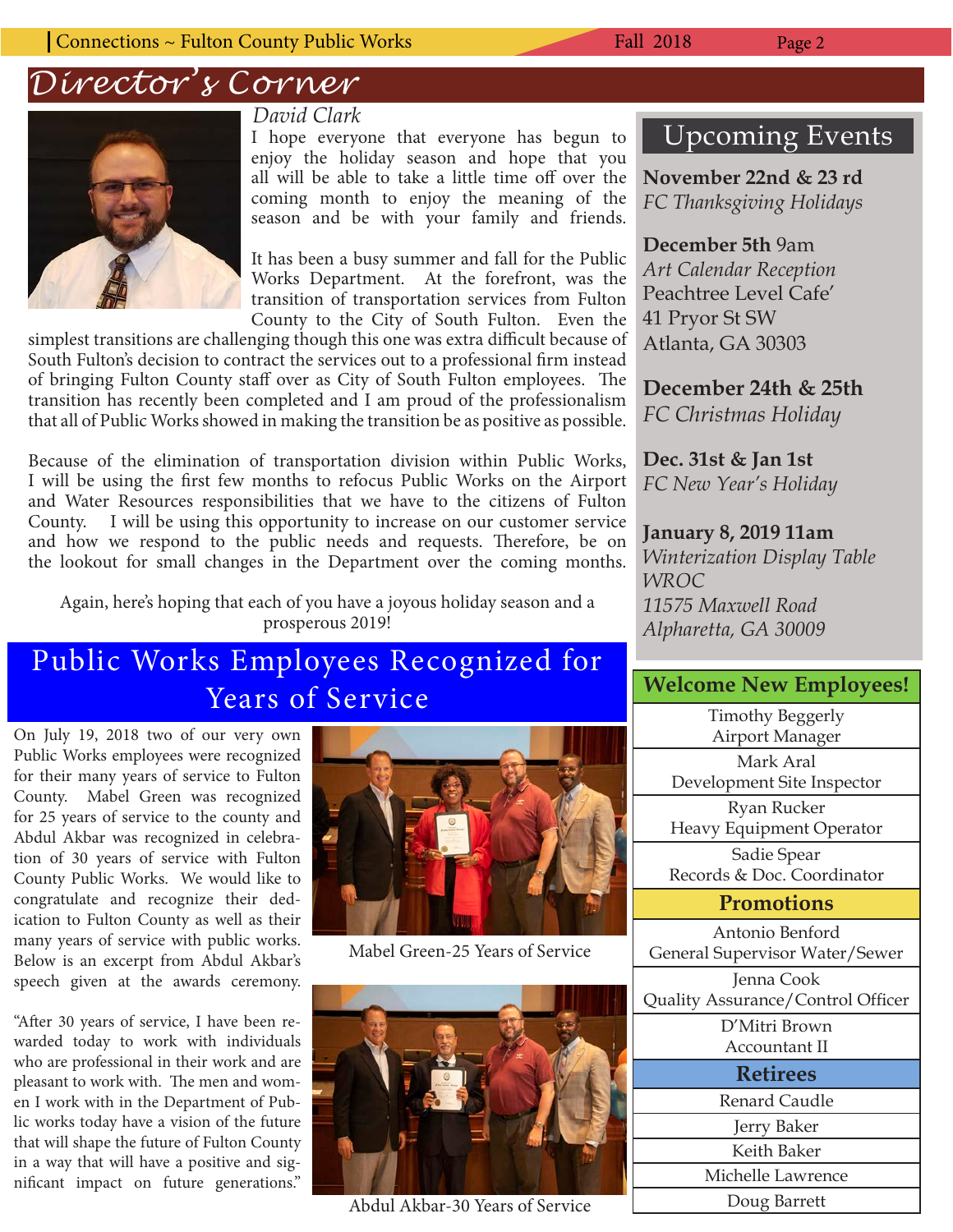#### Connections ~ Fulton County Public Works Fall 2018 Fall 2018 Page 3

## The FOG Diet Works for Everyone!

*Jennifer McLaurin*

Starting a diet is EASY! Yes, we said it! Putting your sewer system pipes from your home on a diet is simple and saves you money! Wait

a minute, why am I telling you to put the sewer system on a diet? In the sewers there is a situation called FOG (Fats, Oil, Grease), that can cost homeowners and your municipality thousands of dollars each year. Sewer back-ups can be very stinky and a costly mess! FOG will clog up your sewer pipe resulting in sewage backing up into your house or yard! Keeping FOG out of the system reducaes backups and overflows. Help keep our water systems clean and FOG free!

How does this FOG diet work?

- Do not pour oil, grease, or fats down the drain.
- Soak up the grease after cooking with a paper towels or use a FOG scraper and put it in the trash.
- Refrigerate larger amounts of used cooking grease into containers to harden, and then place in the trash.
- Minimize the use of your garbage disposal. Put food scraps into the garbage.

### The End of the Road

*By: Roussan Francois*

**Know?** 

Transportation Division of Fulton County From the heart...

On November 18, 2018, the Department of Public Works transitioned to the City of South Fulton. I wrote a few articles during my 18+-year tenure with the department. However, this one is semi-personal and probably the most emotional piece of writing I had to do. Also, this may be the last article from the transportation division soon to dissipate under the umbrella of Public Works and transition to the newly-formed city of South Fulton.

Looking back, I was very fortunate and blessed to have been involved in some very exciting projects, worked along side of knowledgeable, passionate, and energetic people; some of whom I still talk with regularly, others randomly and those I have yet to meet. I met some great minds, participated in good- some heated discussions, and went through some rewarding, turbulent and unpredictable times. I was privileged to lead the team for a couple of years and worked with some talented and champions to draft among others the County's first comprehensive transportation plan and several studies, of which some of the projects are being executed today.

The future looks bright and promising. Most of us will join Jacobs Engineering, the company hired by the city to run the day-to-day operations of Public Works, others will remain with the County and a couple will work in neighborhood agencies/counties. I am grateful for the opportunity to have been part of a great department surrounded by a melting pot of people with a thirst to serve, with no tolerance for mediocrity, and an eye for innovation and creativity.